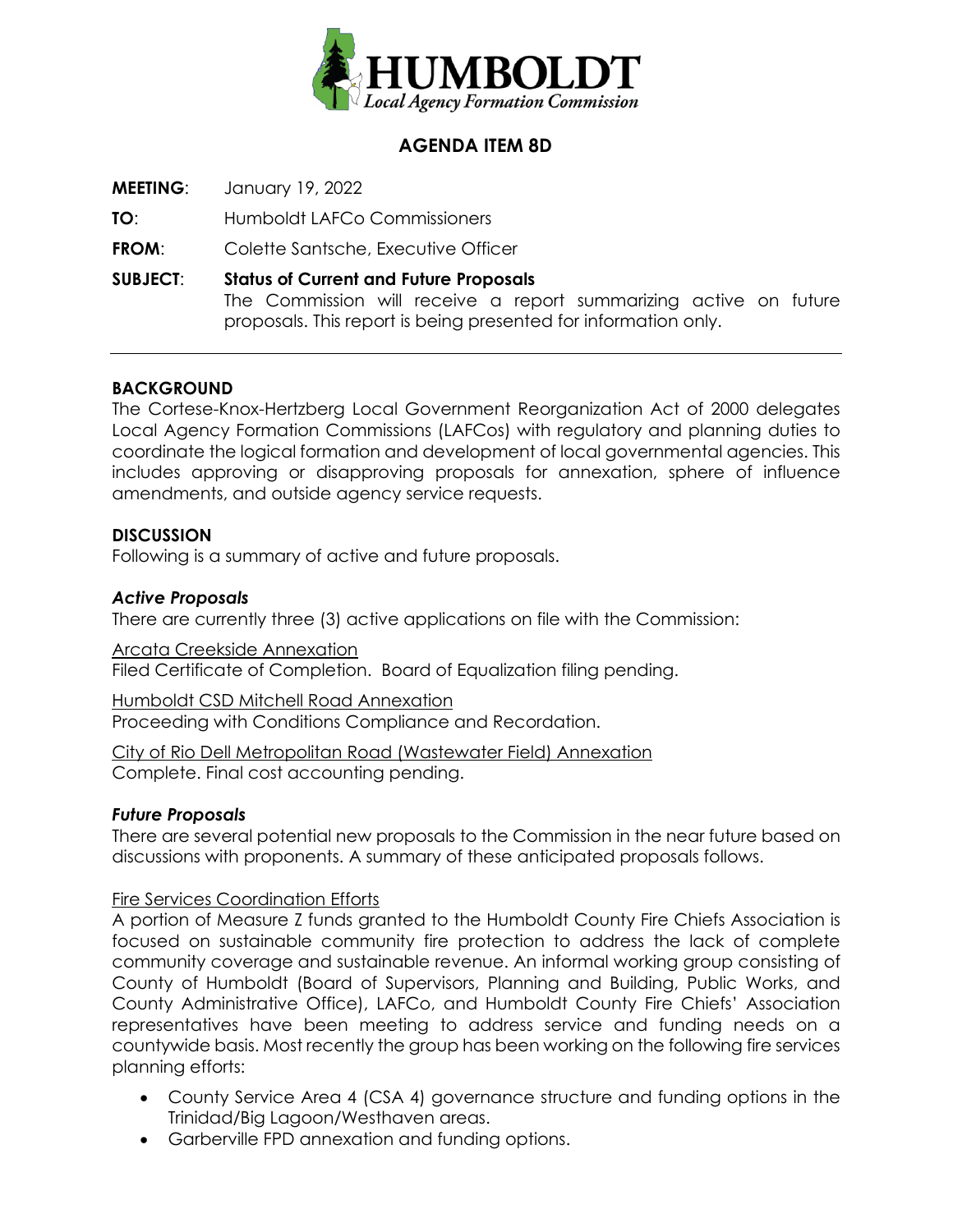- Avenues Co-op reorganization options, including Salmon Creek FPD Formation.
- Eel River Valley Shared Services options.
- 2020 Annual Fire Chief's Report highlighting service calls and achievements of emergency response providers throughout Humboldt County.
- Legislative proposal coordination to address the exclusion of commercial forest lands that are timbered from Fire Protection District Law.

### City of Arcata McDaniel Slough Annexation

The City of Arcata acquired two parcels adjacent to the Arcata Marsh and Wildlife Sanctuary. In keeping with the City's open space policies, the City will be requesting annexation of the two parcels. This will allow the City to administer the Arcata municipal code and other City rules and regulations on the properties.

#### Humboldt CSD McKay Ranch Annexation (SCH #: 2019049166)

Humboldt County is lead agency for the North McKay Ranch General Plan Amendment (GPA), Zoning Reclassification (ZR), Tentative Subdivision Map and Planned Development (PD) Permit for future residential and commercial development. The proposed subdivision is located in the Cutten area of Humboldt Community Services District's (HCSD) sphere of influence and is expected to consist of approximately 320 residential units and two (2) commercial lots at full build-out. Annexation to the Humboldt CSD would be required making Humboldt LAFCo a responsible agency.

A Draft EIR was previously available for the statutory 45-day public review period, starting May 15, 2020 and ending June 29, 2020. In December 2021 a partial recirculation of the Draft EIR was released for review and comment. LAFCo staff reviewed the updated sections and submitted comments on December 1st. The Final EIR for the project was presented for approval at the January 6, 2022 Planning Commission meeting and will be presented to the Board of Supervisors for final adoption and certification.

#### Humboldt CSD Mid McKay Annexation

Green Diamond Resources Company has made an application to Humboldt County Planning and Building for a minor subdivision in the Cutten area that will presumably require annexation into the Humboldt CSD as a condition of subdivision approval. The 88 acre parcel is proposed to be subdivided into four parcels for future residential and neighborhood commercial development, with areas reserved for recreational and open space opportunities. At this time there is no estimate for the number of proposed dwellings or commercial centers. LACO Associates previously requested information on annexation policy from LAFCo. It is unknown when this project will move forward.

#### **RECOMMENDATION**

Staff recommends the Commission receive and file this report.

#### **ATTACHMENTS**

Attachment A: LAFCo Staff Comments on North McKay Tract Partially Recirculated Draft EIR and Responses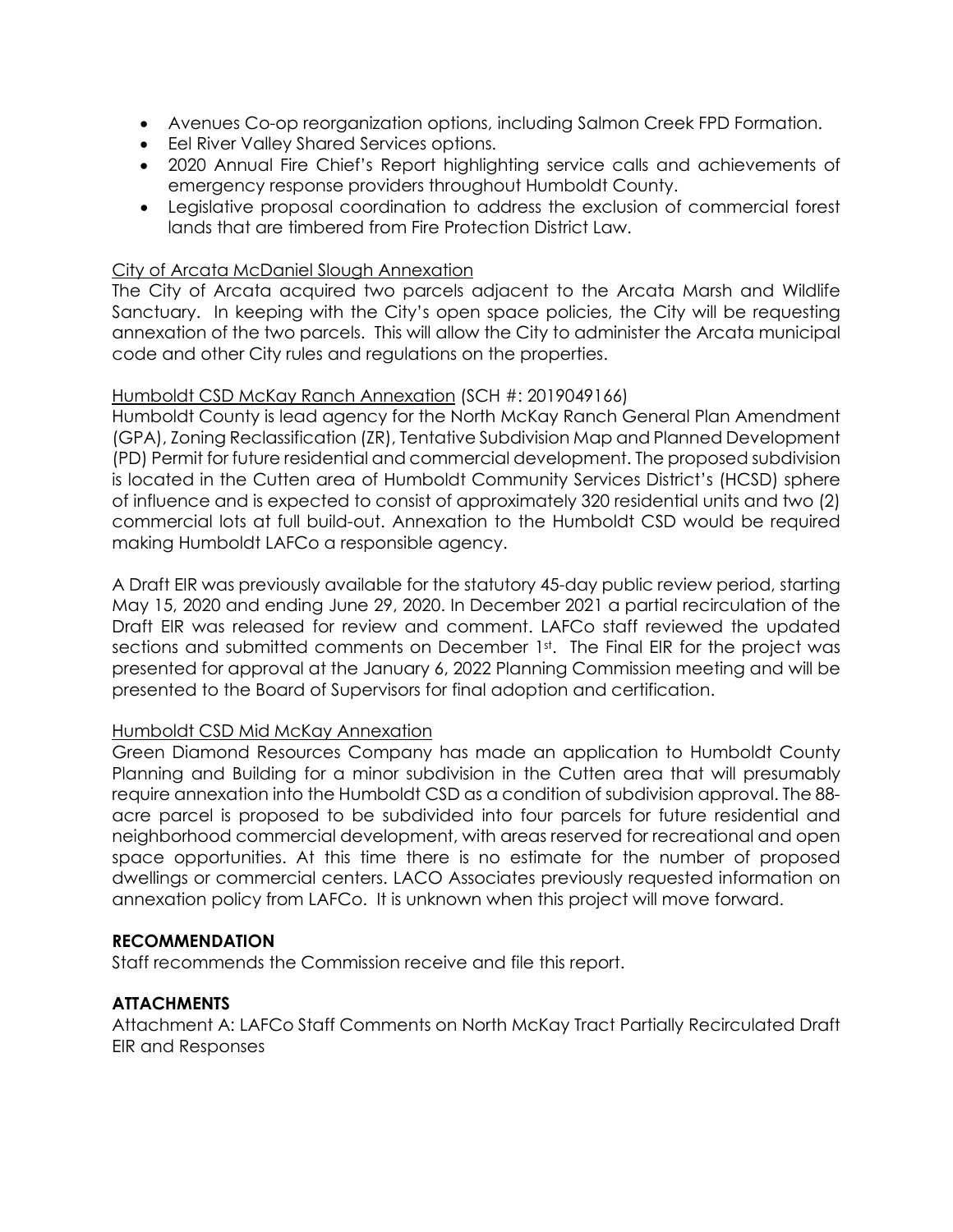

**1125 16th Street, Suite 202, Arcata, CA 95521 (707) 445-7508 / (707) 825-9181 fax** *www.humboldtlafco.org*

December 1, 2021

Desmond Johnston, Senior Planner Humboldt County Department of Planning and Building Planning Division 3015 H Street Eureka CA 95501 ceqaresponses@co.humboldt.ca.us

### **RE: LAFCo Comments on Partial Recirculation of the Draft Environmental Impact Report for the North McKay Ranch Subdivision Project**

The North McKay Tract Subdivision proposal includes annexation into the Humboldt Community Services District (HCSD) for water and wastewater services and will be within Humboldt Bay Fire's (HBF) service boundary for fire protection services. Humboldt LAFCo will be processing the annexation application subsequent to County action and reviewing HCSD's ability to adequately serve the project. As such, Humboldt LAFCo serves as a responsible agency as defined by the California Environmental Quality Act (CEQA) and will rely on the environmental document prepared by the Humboldt County Planning and Building Department, as lead agency, to support its decision on the proposed annexation and service capabilities analysis.

LAFCo staff has the following comments:

- 1. Humboldt LAFCo Consistency Analysis. The DEIR and Recirculation includes a summary of the required factors that are analyzed during annexation proceedings. The following comments are provided for Table 3.11-3:
	- a. Section 56668(f): This section is intended to discuss the proposed annexation boundary and how it relates to parcel lines and other agency boundaries. The current DEIR analysis does not address the proposed HCSD boundary or how it relates to the City of Eureka's boundary and SOI.
	- b. Section 56668(g): This section was combined with 56668(h) which has resulted in incorrect lettering for all subsequent sections discussed.
		- c. Document Section 56668(l): This section needs to be re-lettered to Section 56668(m). Additionally, the DEIR analysis does not directly address the County's RHNA numbers and how the proposed project helps in achieving those targets.
		- d. Document Section 56668(o): This section needs to be re-lettered to Section 56668(p). Additionally, the wording of the referenced section is incorrect. It is recommended that the language be updated to reflect the current CHK Act Guidelines.

A5-2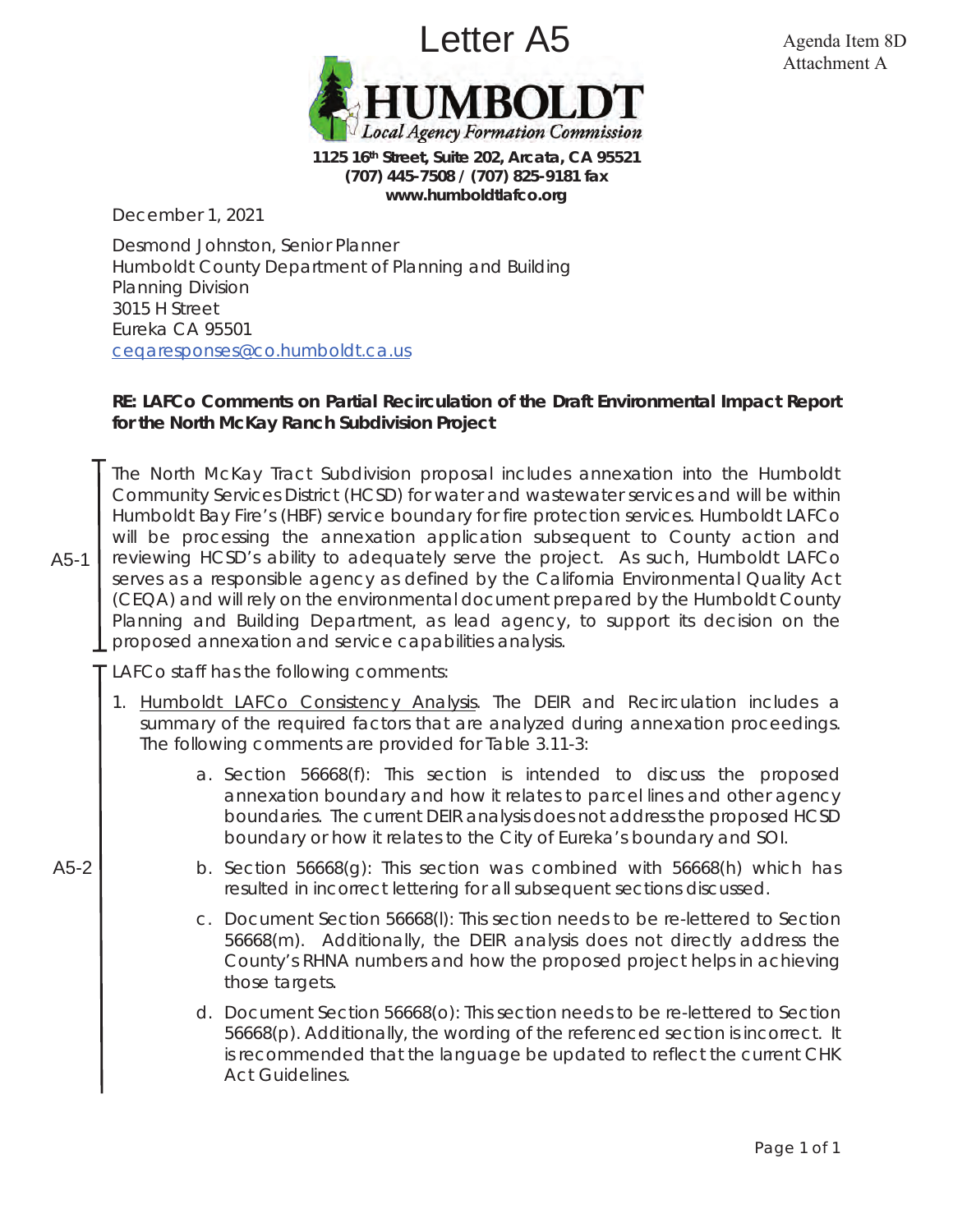| A5-2<br>continued | e. Section 56668(q): This section is missing from the DEIR analysis. This section<br>states: "Information contained in a local hazard mitigation plan,<br>information contained in a safety element of a general plan, and any maps<br>that identify land as a very high fire hazard zone pursuant to Section 51178<br>or maps that identify land determined to be in a state responsibility area<br>pursuant to Section 4102 of the Public Resources Code, if it is determined<br>that such information is relevant to the area that is the subject of the<br>proposal.                                                                                                                                                                                          |  |  |
|-------------------|-------------------------------------------------------------------------------------------------------------------------------------------------------------------------------------------------------------------------------------------------------------------------------------------------------------------------------------------------------------------------------------------------------------------------------------------------------------------------------------------------------------------------------------------------------------------------------------------------------------------------------------------------------------------------------------------------------------------------------------------------------------------|--|--|
|                   | These required factors will be further expanded upon during the HCSD<br>f.<br>annexation process conducted through Humboldt LAFCo.                                                                                                                                                                                                                                                                                                                                                                                                                                                                                                                                                                                                                                |  |  |
| $A5-3$            | 2. Utilities. The water demand analysis provided as Appendix J provides a clear and<br>concise assessment of the water system upgrades needed to support the proposed<br>project. While the DEIR states that the developer will enter into an agreement for cost<br>sharing of infrastructure upgrades, it is recommended that funding mechanisms for<br>long term maintenance, repair, and replacement be discussed as well.                                                                                                                                                                                                                                                                                                                                     |  |  |
| $A5-4$            | Conversion of Open Space. LAFCo seeks to protect open space and deter urban<br>3.<br>sprawl on the fringes of communities. The proposed project would permanently<br>convert approximately 59 acres of existing timberland/open space lands to urban<br>uses. Approximately 21.73 acres would remain as undeveloped open space that<br>would be dedicated to the County for future trail management or conveyed in fee.<br>This dedicated open space area abuts existing community fields and would provide<br>some buffer between a portion of the new development and the existing<br>neighborhood to the west. The County owns the McKay Community Forest property<br>to the east of the project site, which is planned for a future regional park and trails. |  |  |
|                   | As part of the annexation process, LAFCo will further evaluate the conversion of open<br>space land to urban uses in accordance with Government Code Section 56377 and<br>Humboldt LAFCo policies. LAFCo encourages the adoption and implementation of<br>effective measures to mitigate the loss of open space lands, and to preserve<br>adjoining lands to prevent their premature conversion to other uses.                                                                                                                                                                                                                                                                                                                                                    |  |  |
|                   | Again, thank you for the opportunity to comment on this project. Please contact staff and<br>(707) 445-7508 if you have questions regarding this letter.                                                                                                                                                                                                                                                                                                                                                                                                                                                                                                                                                                                                          |  |  |
|                   | Sincerely,                                                                                                                                                                                                                                                                                                                                                                                                                                                                                                                                                                                                                                                                                                                                                        |  |  |
|                   | Colette Santache                                                                                                                                                                                                                                                                                                                                                                                                                                                                                                                                                                                                                                                                                                                                                  |  |  |
|                   | Colette Santsche, AICP                                                                                                                                                                                                                                                                                                                                                                                                                                                                                                                                                                                                                                                                                                                                            |  |  |

Colette Santsche, AICP Humboldt LAFCo Executive Officer